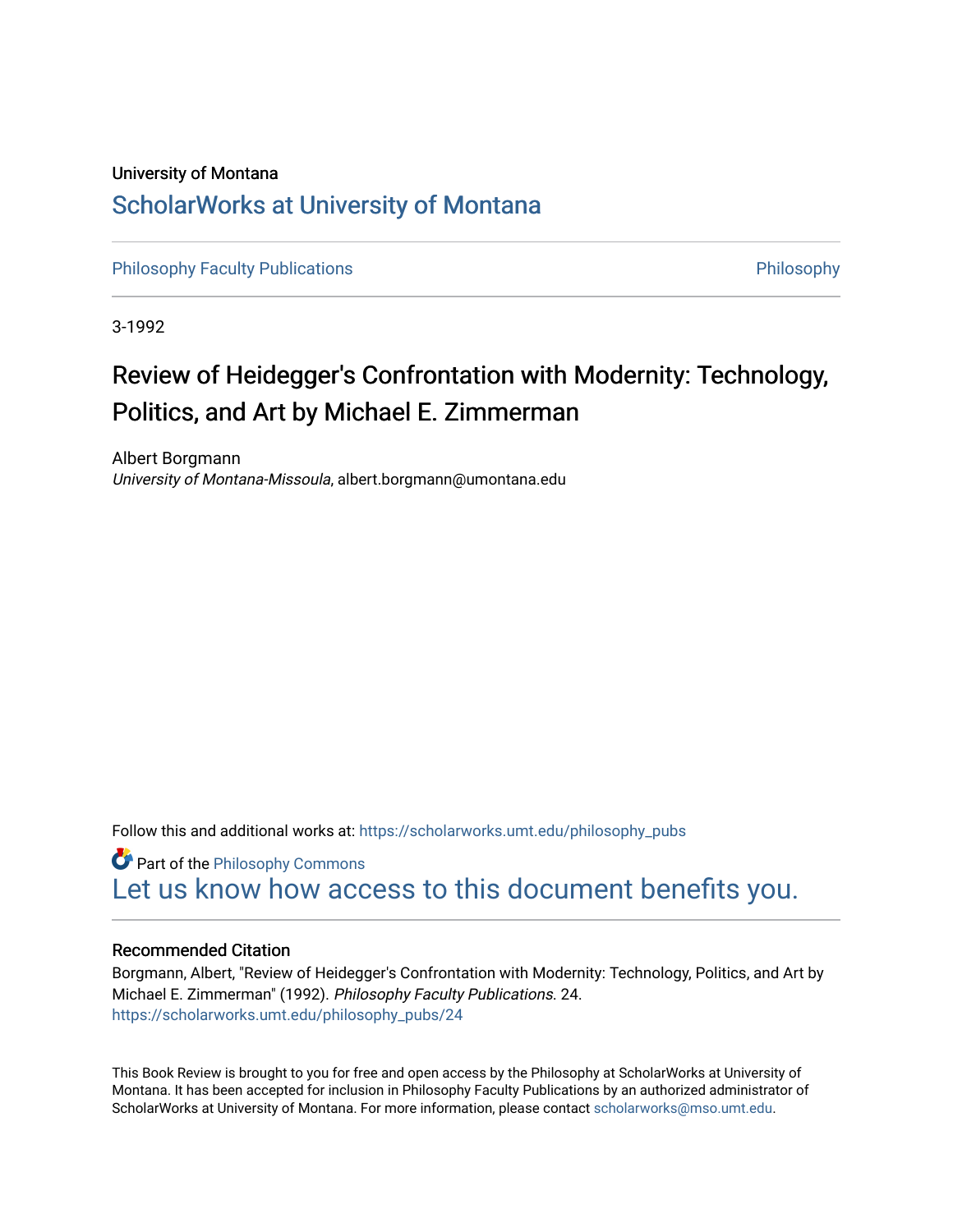### **University of Montana [ScholarWorks](http://scholarworks.umt.edu?utm_source=scholarworks.umt.edu%2Facct_finance_pubs%2F1&utm_medium=PDF&utm_campaign=PDFCoverPages)**

[Accounting and Finance Faculty Publications](http://scholarworks.umt.edu/acct_finance_pubs?utm_source=scholarworks.umt.edu%2Facct_finance_pubs%2F1&utm_medium=PDF&utm_campaign=PDFCoverPages) **[Accounting and Finance](http://scholarworks.umt.edu/acct_finance?utm_source=scholarworks.umt.edu%2Facct_finance_pubs%2F1&utm_medium=PDF&utm_campaign=PDFCoverPages)** Accounting and Finance

3-1992

# Heidegger 's Confrontation with Modernity: Technology, Politics, and Art by Michael E.Zimmerman

Albert Borgmann

Follow this and additional works at: [http://scholarworks.umt.edu/acct\\_finance\\_pubs](http://scholarworks.umt.edu/acct_finance_pubs?utm_source=scholarworks.umt.edu%2Facct_finance_pubs%2F1&utm_medium=PDF&utm_campaign=PDFCoverPages) Part of the [Philosophy Commons](http://network.bepress.com/hgg/discipline/525?utm_source=scholarworks.umt.edu%2Facct_finance_pubs%2F1&utm_medium=PDF&utm_campaign=PDFCoverPages)

This Book Review is brought to you for free and open access by the Accounting and Finance at ScholarWorks. It has been accepted for inclusion in Accounting and Finance Faculty Publications by an authorized administrator of ScholarWorks. For more information, please contact [scholarworks@mail.lib.umt.edu.](mailto:scholarworks@mail.lib.umt.edu)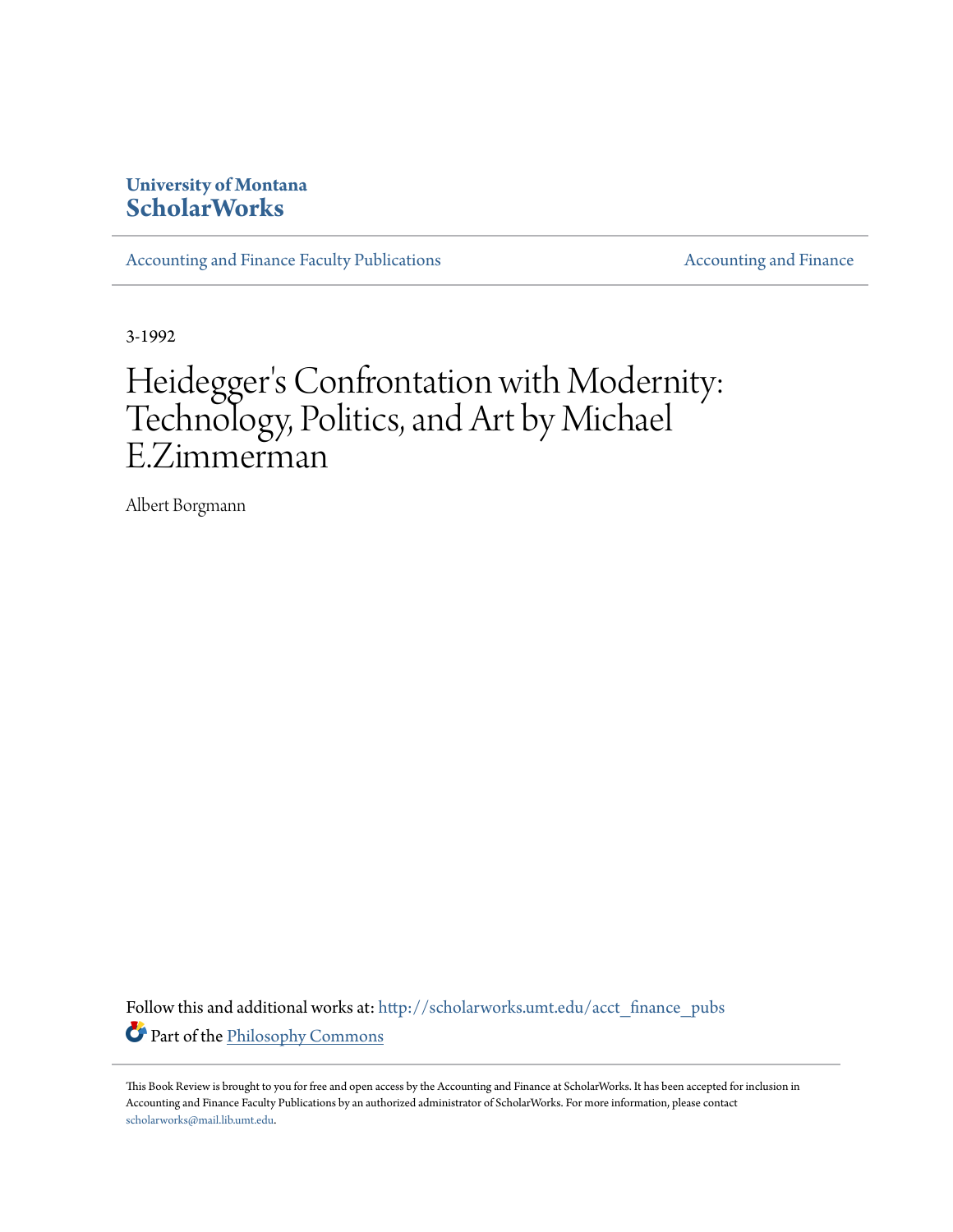

**Orville (left) and Wilbur Wright with their second powered airplane, 1904 (National Air and Space Museum, Washington, D.C., reprinted in Jakab, Visions of a Flying Machine).** 

**might have made more of the uncanny rapport between Orville and Wilbur, who sometimes seem to have functioned as a single consciousness in two bodies, and of "the boys'" strong-willed father, Bishop Milton Wright of the Church of the Brethren, whose austere standards, inner directedness, and meticulous concern for detail clearly influenced them.** 

**A more methodologically self-conscious study of "the process of invention" would presumably require more than one case study, but meanwhile Peter Jakab has given us an illuminating and highly valuable monograph. Visions of a Flying Machine is a must for historians of science and technology, and good reading for all.** 

**PAUL BOYER** 

**Michael E. Zinmerman. Heidegger's Confrontation with Modernity: Technology, Politics, and Art. (Indiana Series in the Philosophy of Technology.) xxviii + 306 pp., index. Bloomington/Indianapolis: Indiana University Press, 1990. \$39.95 (cloth); \$18.95 (paper).** 

**Michael Zimmerman has composed this book in two voices. One is the clear and generous voice that we have heard for two** 

**decades and that has made Zimmerman the foremost expositor of Heidegger in the English language. It speaks in the second half of the book and recounts Heidegger's discovery of technology as the epochal force of the modern era. The historical background that Heidegger provides for the rise of technology is a specific notion of reality, first conceived in ancient Greece. The real, in this view, is what humans have presented, articulated, and produced. Whatever unfolds of its own accord, whether serenely or darkly, moves into oblivion. "Productionist metaphysics" is Zimmerman's helpful term for the development that overarches the emergence of modem technology.** 

**The second voice is bitterly critical of Heidegger and responds to the recent discussion of Heidegger's entanglements in reactionary and fascist politics. Zimmerman illuminates the cultural conditions of Weimar Germany, where both chauvinist and liberal thinkers were both fascinated and**  technology and where **Heidegger eventually placed himself in the nationalist and antitechnological quadrant. But though Zimmerman speaks with a newly anguished inflection in the first half of his book, his customary command of the primary and secondary material and his**